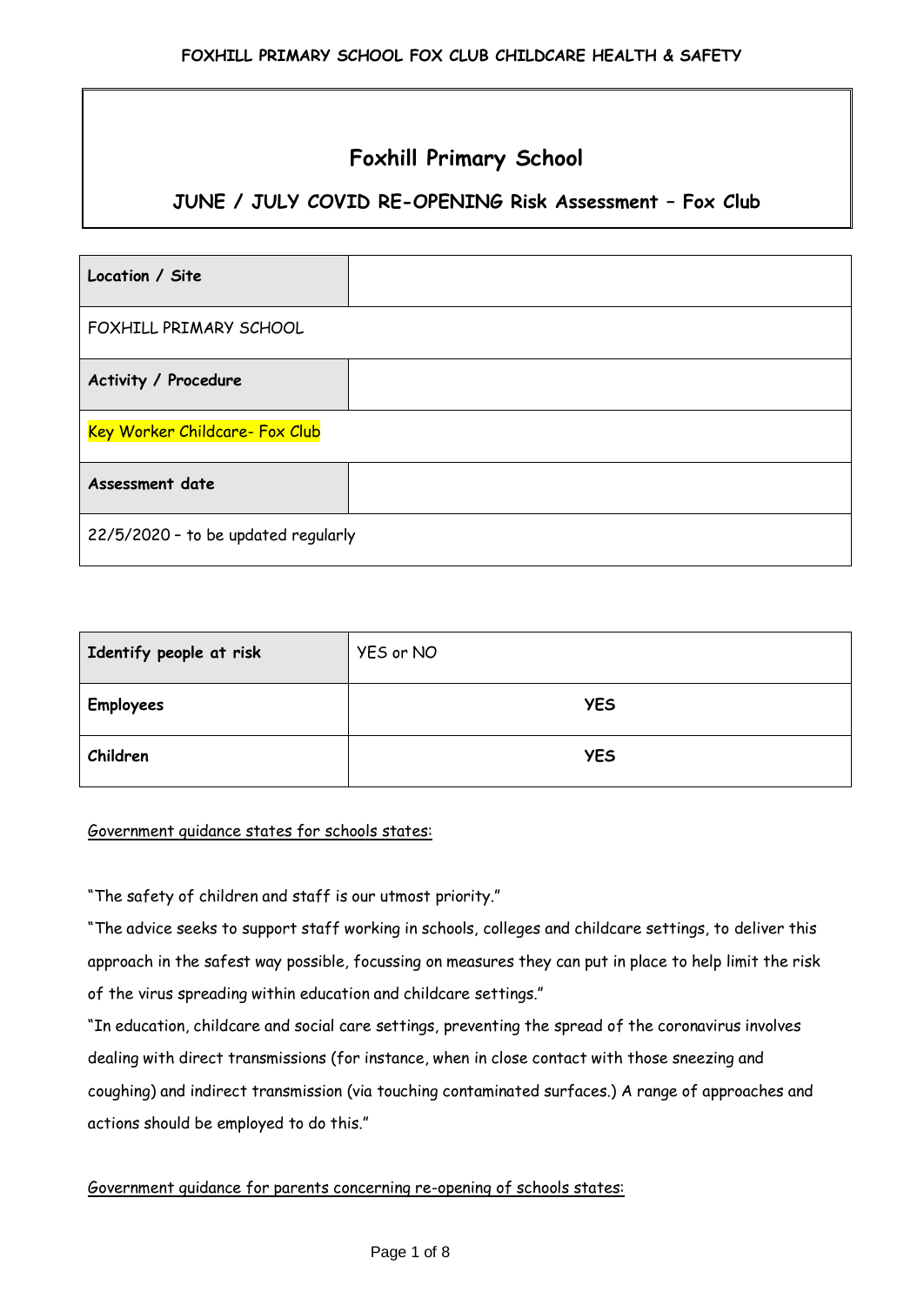"We have provided guidance and support to schools, colleges and child care settings on implementing protective measures in education and childcare settings to help them **reduce the risk of** 

# **transmission as more children and young people return."**

"Whilst such changes are likely to look different in each setting, as they will depend upon individual circumstances, they are all designed to minimise risks to children, staff and their families.

Schools and colleges continue to be best placed to make decisions about how to support and educate their pupils during this period. This will include consideration of the pupils' mental health and wellbeing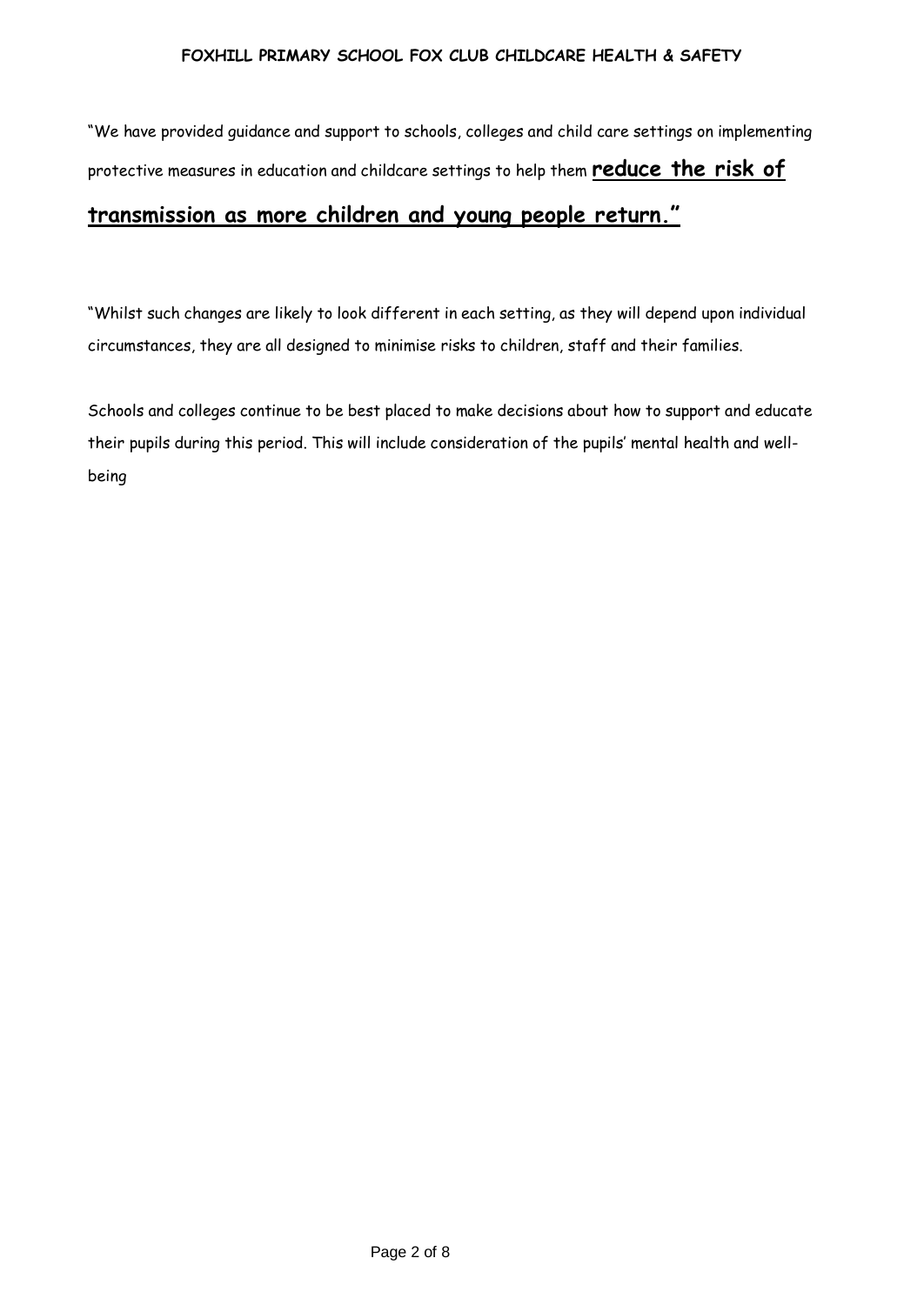|                        | Identify hazard                                                                                                                            | Record the hazard that could cause harm or injury - add<br>appropriate detail about the type and location of hazards |                                |                                                                    |                   |  |
|------------------------|--------------------------------------------------------------------------------------------------------------------------------------------|----------------------------------------------------------------------------------------------------------------------|--------------------------------|--------------------------------------------------------------------|-------------------|--|
|                        | Lack of social distancing in Fox Club resulting in direct transmission of the virus                                                        |                                                                                                                      |                                |                                                                    |                   |  |
| Existing level of risk |                                                                                                                                            |                                                                                                                      | Consider current level of risk |                                                                    |                   |  |
|                        | <b>HIGH</b>                                                                                                                                |                                                                                                                      | <b>MEDIUM</b>                  | LOW                                                                | <b>NEGLIGIBLE</b> |  |
|                        | List your control measures required to reduce risk - add<br>Control measures<br>appropriate detail about the type and location of controls |                                                                                                                      |                                |                                                                    |                   |  |
|                        |                                                                                                                                            |                                                                                                                      |                                | WE HAVE TO ACCEPT THAT YOUNGER CHILDREN ACCESSING THE CHILDCARE    |                   |  |
|                        |                                                                                                                                            |                                                                                                                      |                                | WILL FIND IT PARTICULARLY DIFFICULT TO ADHERE TO SOCIAL DISTANCING |                   |  |
|                        | BETWEEN THEMSELVES OR ADULTS AT ALL TIMES                                                                                                  |                                                                                                                      |                                |                                                                    |                   |  |
|                        | These control measures are to encourage space between children where possible.                                                             |                                                                                                                      |                                |                                                                    |                   |  |
| 1.                     | Spacing the children across all three areas of the Fox Club building to try and enable social                                              |                                                                                                                      |                                |                                                                    |                   |  |
|                        | distancing.                                                                                                                                |                                                                                                                      |                                |                                                                    |                   |  |
| 2.                     | Remove excess furniture and resources to increase space where appropriate.                                                                 |                                                                                                                      |                                |                                                                    |                   |  |
| 3.                     | Basic principles of how the Child Care facility would run shared with children on a regular basis,                                         |                                                                                                                      |                                |                                                                    |                   |  |
|                        | each day and throughout each day. (Including instructions how to line up for lunch in school,                                              |                                                                                                                      |                                |                                                                    |                   |  |
|                        | physical contact, use of toilet, moving around the space, resources available etc.)                                                        |                                                                                                                      |                                |                                                                    |                   |  |
|                        | Resources and activities tailored to reduce shared contact and enable individual learning, i.e. no                                         |                                                                                                                      |                                |                                                                    |                   |  |
|                        | sand, soapy water only, individual playdough etc.                                                                                          |                                                                                                                      |                                |                                                                    |                   |  |
| 5.                     | Use of outdoor space - same charter for outdoors, using space at allocated times on a rota with                                            |                                                                                                                      |                                |                                                                    |                   |  |
|                        | teaching 'bubbles' in school.                                                                                                              |                                                                                                                      |                                |                                                                    |                   |  |
| 6.                     | Activity tables to be cleaned in between activities                                                                                        |                                                                                                                      |                                |                                                                    |                   |  |
| 7.                     | Staff are assigned to the child care 'bubble' and stay with these children throughout the day on                                           |                                                                                                                      |                                |                                                                    |                   |  |
|                        | the days/ shifts that they work.                                                                                                           |                                                                                                                      |                                |                                                                    |                   |  |
| 8.                     | Children stay in the Fox Club building for majority of the day and not mix with other 'bubbles' in                                         |                                                                                                                      |                                |                                                                    |                   |  |
|                        | school and designated outdoor areas.<br>Lunch to be provided in the Fox Club Building.                                                     |                                                                                                                      |                                |                                                                    |                   |  |
| 9.                     |                                                                                                                                            |                                                                                                                      |                                |                                                                    |                   |  |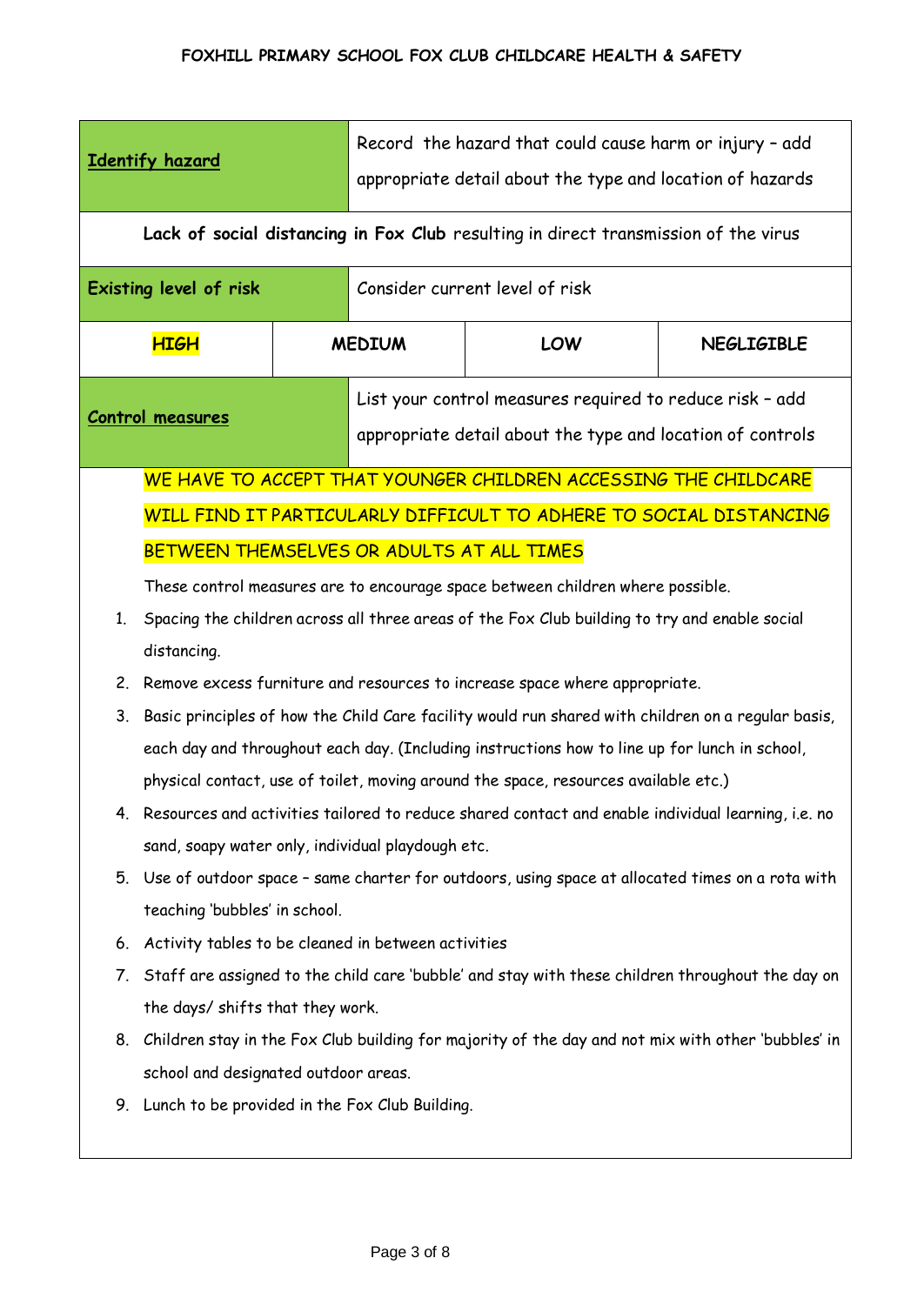| Identify hazard                                                                                                                                                                                                                                                                                                                                                                                                                                                                                                                                                                                                                   |               | Record the hazard that could cause harm or injury - add<br>appropriate detail about the type and location of hazards   |     |                   |  |
|-----------------------------------------------------------------------------------------------------------------------------------------------------------------------------------------------------------------------------------------------------------------------------------------------------------------------------------------------------------------------------------------------------------------------------------------------------------------------------------------------------------------------------------------------------------------------------------------------------------------------------------|---------------|------------------------------------------------------------------------------------------------------------------------|-----|-------------------|--|
| Lack of social distancing using toilets and poor hygiene resulting in direct and<br>indirect transmission of the virus                                                                                                                                                                                                                                                                                                                                                                                                                                                                                                            |               |                                                                                                                        |     |                   |  |
| <b>Existing level of risk</b>                                                                                                                                                                                                                                                                                                                                                                                                                                                                                                                                                                                                     |               | Consider current level of risk                                                                                         |     |                   |  |
| <b>HIGH</b>                                                                                                                                                                                                                                                                                                                                                                                                                                                                                                                                                                                                                       | <b>MEDIUM</b> |                                                                                                                        | LOW | <b>NEGLIGIBLE</b> |  |
| Control measures                                                                                                                                                                                                                                                                                                                                                                                                                                                                                                                                                                                                                  |               | List your control measures required to reduce risk - add<br>appropriate detail about the type and location of controls |     |                   |  |
| WE HAVE TO ACCEPT THAT YOUNGER CHILDREN ACCESSING THE CHILDCARE<br>WILL FIND IT PARTICULARLY DIFFICULT TO ADHERE TO SOCIAL DISTANCING<br>BETWEEN THEMSELVES OR ADULTS AT ALL TIMES<br>These control measures are to encourage space between children where possible.<br>Ensure only one child allowed to go to toilet at a time.<br>1.<br>2. Hand gel used after toilet use as well as washing hands. Staff to wipe sinks and toilets<br>after each use<br>3. Constant reminders about hand washing.<br>4. Have lidded bins for the disposal of paper towels and tissues.<br>Extra soap ordered to ensure we do not run out<br>5. |               |                                                                                                                        |     |                   |  |
| <b>Identify hazard</b>                                                                                                                                                                                                                                                                                                                                                                                                                                                                                                                                                                                                            |               | Record the hazard that could cause harm or injury - add<br>appropriate detail about the type and location of hazards   |     |                   |  |
| Lack of social distancing waiting to enter classroom in morning resulting in direct<br>transmission of the virus                                                                                                                                                                                                                                                                                                                                                                                                                                                                                                                  |               |                                                                                                                        |     |                   |  |
| Consider current level of risk<br><b>Existing level of risk</b>                                                                                                                                                                                                                                                                                                                                                                                                                                                                                                                                                                   |               |                                                                                                                        |     |                   |  |
| <b>HIGH</b>                                                                                                                                                                                                                                                                                                                                                                                                                                                                                                                                                                                                                       |               | <b>MEDIUM</b>                                                                                                          | LOW | <b>NEGLIGIBLE</b> |  |
| List your control measures required to reduce risk - add<br><b>Control measures</b><br>appropriate detail about the type and location of controls                                                                                                                                                                                                                                                                                                                                                                                                                                                                                 |               |                                                                                                                        |     |                   |  |
| WE HAVE TO ACCEPT THAT YOUNGER CHILDREN ACCESSING THE CHILDCARE<br>WILL FIND IT PARTICULARLY DIFFICULT TO ADHERE TO SOCIAL DISTANCING<br>BETWEEN THEMSELVES OR ADULTS AT ALL TIMES<br>These control measures are to encourage space between children where possible.<br>Fox Club to be accessed using the normal procedures, however if more than one child<br>1.<br>arrives at the same time to follow the social distancing markings in the playground.<br>2. Any communication between parent and school to be done by phone or prior<br>appointment.                                                                          |               |                                                                                                                        |     |                   |  |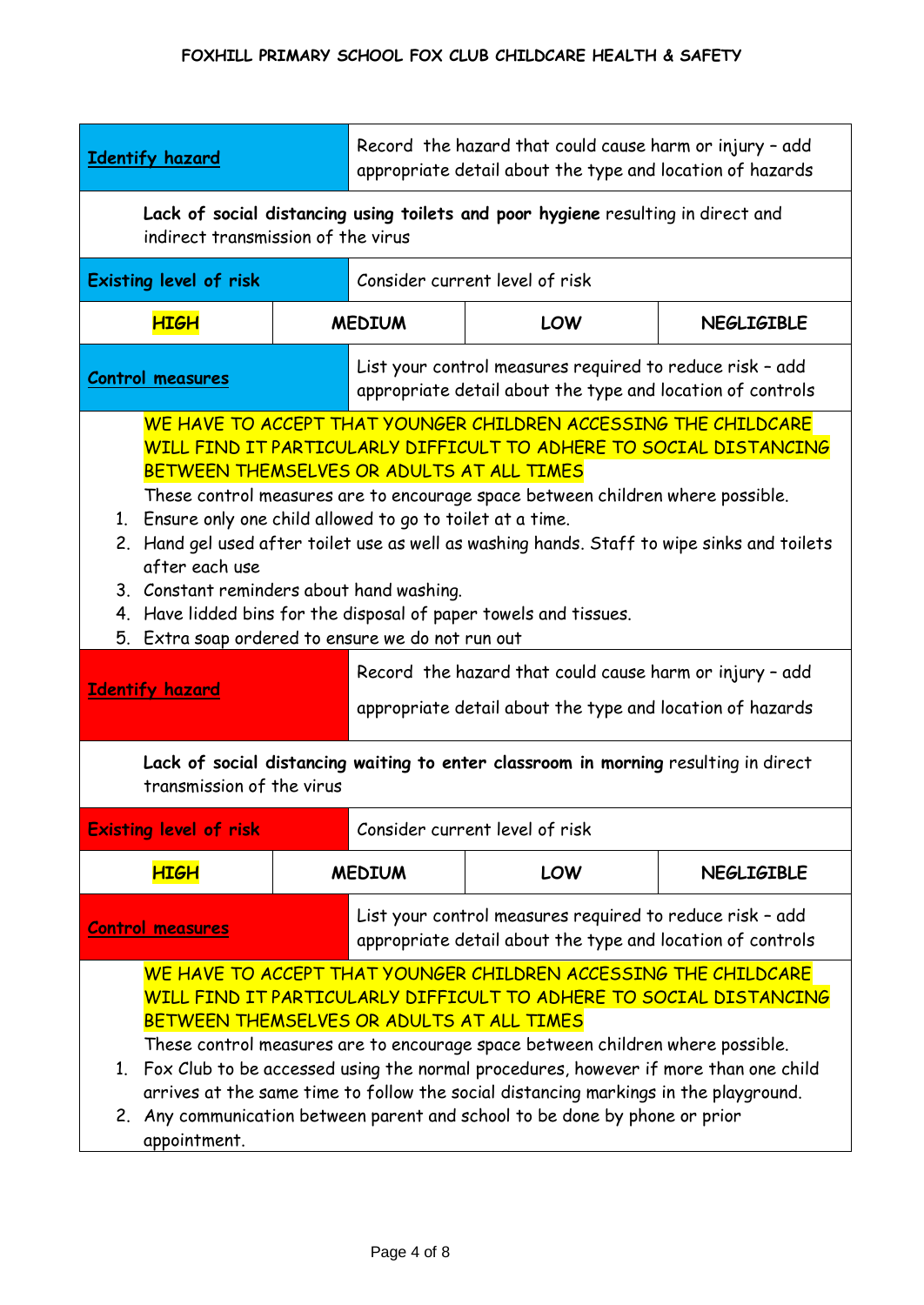| <b>Identify hazard</b>                                                                                                                                                                                                                                                                                                                                                                                                                                                                                                                                                                                                                                                                                                                                                                                                                                                                                                                                                                                                                                                           |                                                                                                                        | Record the hazard that could cause harm or injury - add<br>appropriate detail about the type and location of hazards   |                                                                             |                   |  |
|----------------------------------------------------------------------------------------------------------------------------------------------------------------------------------------------------------------------------------------------------------------------------------------------------------------------------------------------------------------------------------------------------------------------------------------------------------------------------------------------------------------------------------------------------------------------------------------------------------------------------------------------------------------------------------------------------------------------------------------------------------------------------------------------------------------------------------------------------------------------------------------------------------------------------------------------------------------------------------------------------------------------------------------------------------------------------------|------------------------------------------------------------------------------------------------------------------------|------------------------------------------------------------------------------------------------------------------------|-----------------------------------------------------------------------------|-------------------|--|
| Lack of social distancing when eating lunch resulting in direct transmission of the virus                                                                                                                                                                                                                                                                                                                                                                                                                                                                                                                                                                                                                                                                                                                                                                                                                                                                                                                                                                                        |                                                                                                                        |                                                                                                                        |                                                                             |                   |  |
| Existing level of risk                                                                                                                                                                                                                                                                                                                                                                                                                                                                                                                                                                                                                                                                                                                                                                                                                                                                                                                                                                                                                                                           |                                                                                                                        |                                                                                                                        | Consider current level of risk                                              |                   |  |
| <b>HIGH</b>                                                                                                                                                                                                                                                                                                                                                                                                                                                                                                                                                                                                                                                                                                                                                                                                                                                                                                                                                                                                                                                                      |                                                                                                                        |                                                                                                                        | <b>MEDIUM</b><br><b>LOW</b><br><b>NEGLIGIBLE</b>                            |                   |  |
| <b>Control measures</b>                                                                                                                                                                                                                                                                                                                                                                                                                                                                                                                                                                                                                                                                                                                                                                                                                                                                                                                                                                                                                                                          |                                                                                                                        | List your control measures required to reduce risk - add<br>appropriate detail about the type and location of controls |                                                                             |                   |  |
| WE HAVE TO ACCEPT THAT YOUNGER CHILDREN ACCESSING THE CHILDCARE<br>WILL FIND IT PARTICULARLY DIFFICULT TO ADHERE TO SOCIAL DISTANCING<br>BETWEEN THEMSELVES OR ADULTS AT ALL TIMES<br>These control measures are to encourage space between children where possible.<br>Children eat in the Fox Club; lunches brought down by designated adult.<br>1.<br>A school packed lunch is supplied: no packed lunches to be sent into school.<br>2.<br>Lunchtime is staggered; staff to release each other for the lunch break.<br>3.                                                                                                                                                                                                                                                                                                                                                                                                                                                                                                                                                    |                                                                                                                        |                                                                                                                        |                                                                             |                   |  |
| <b>Identify hazard</b>                                                                                                                                                                                                                                                                                                                                                                                                                                                                                                                                                                                                                                                                                                                                                                                                                                                                                                                                                                                                                                                           | Record the hazard that could cause harm or injury - add<br>appropriate detail about the type and location of hazards   |                                                                                                                        |                                                                             |                   |  |
|                                                                                                                                                                                                                                                                                                                                                                                                                                                                                                                                                                                                                                                                                                                                                                                                                                                                                                                                                                                                                                                                                  |                                                                                                                        |                                                                                                                        | Contact of shared resources resulting in indirect transmission of the virus |                   |  |
| <b>Existing level of risk</b>                                                                                                                                                                                                                                                                                                                                                                                                                                                                                                                                                                                                                                                                                                                                                                                                                                                                                                                                                                                                                                                    | Consider current level of risk                                                                                         |                                                                                                                        |                                                                             |                   |  |
| <b>HIGH</b>                                                                                                                                                                                                                                                                                                                                                                                                                                                                                                                                                                                                                                                                                                                                                                                                                                                                                                                                                                                                                                                                      |                                                                                                                        | <b>MEDIUM</b>                                                                                                          | LOW                                                                         | <b>NEGLIGIBLE</b> |  |
| <b>Control measures</b>                                                                                                                                                                                                                                                                                                                                                                                                                                                                                                                                                                                                                                                                                                                                                                                                                                                                                                                                                                                                                                                          | List your control measures required to reduce risk - add<br>appropriate detail about the type and location of controls |                                                                                                                        |                                                                             |                   |  |
| WE HAVE TO ACCEPT THAT YOUNGER CHILDREN ACCESSING THE CHILDCARE WILL<br>FIND IT PARTICULARLY DIFFICULT TO ADHERE TO SOCIAL DISTANCING BETWEEN<br>THEMSELVES OR ADULTS AT ALL TIMES<br>1. Resources and outdoor equipment cleaned and left to dry on a daily basis. List of indoor<br>and outdoor equipment to be used to be given to site manager each week so resources<br>can be cleaned every day.<br>2. Tables, door handles and other surfaces cleaned during the day and every night.<br>3. Resources on tables ready for lesson and children have restricted choice of resources,<br>for example their own pencils and crayons.<br>4. Children to access their e-learning (as set up on the school website) on a daily basis;<br>equipment to be cleaned between use.<br>5. Children encouraged to wash hands / use hand gel frequently.<br>6. If there was a need to vacate the Fox Club due to a child's/adult's illness, another area<br>would be available to move the rest of the 'bubble'.<br>7. Children NOT to bring any resources (for example books) from home. |                                                                                                                        |                                                                                                                        |                                                                             |                   |  |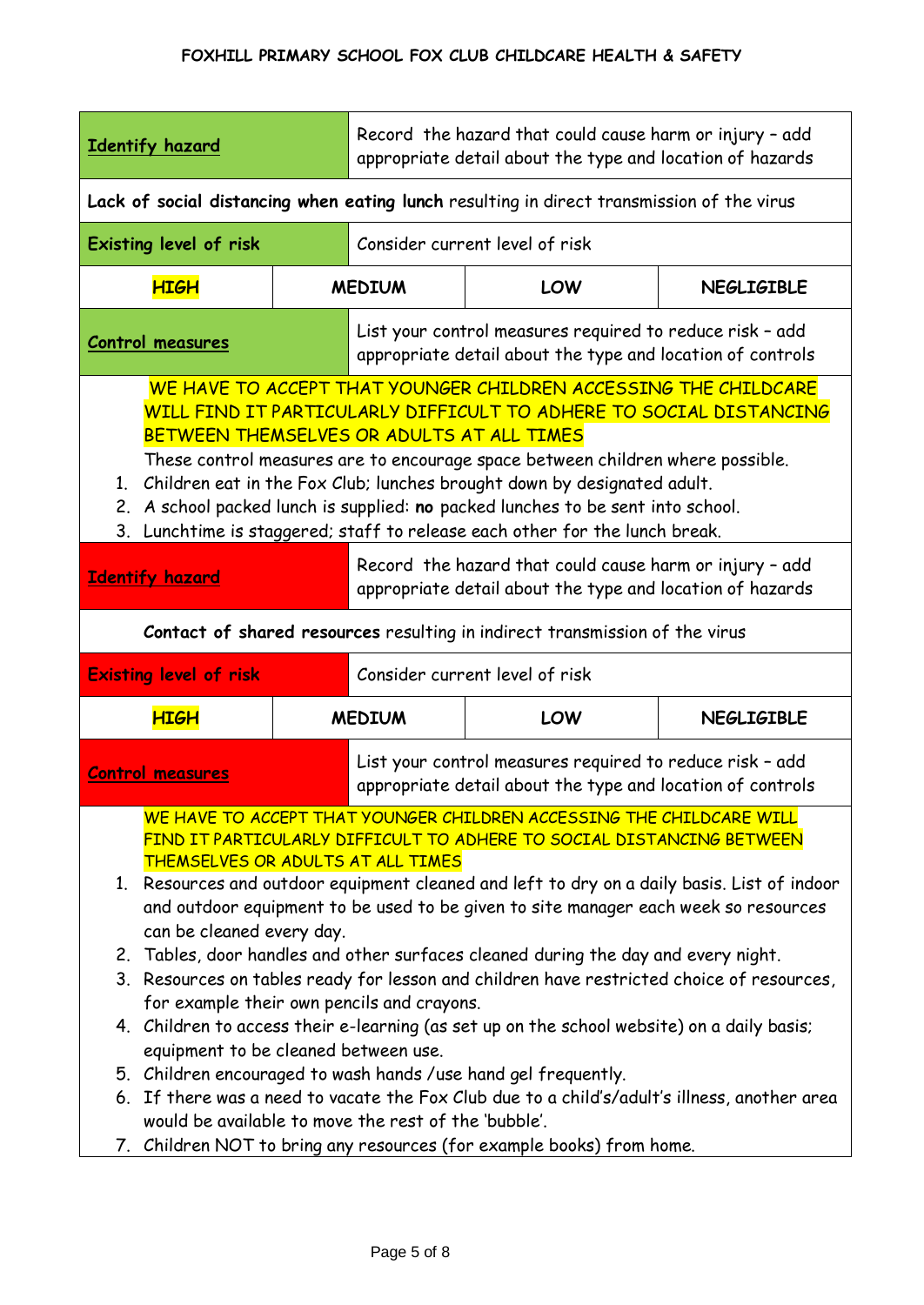| <b>Identify hazard</b>                                                                                                                                                                                                                                                                                                                                                                                                                     |  | Record the hazard that could cause harm or injury - add<br>appropriate detail about the type and location of hazards   |                                                                                                                        |                   |  |
|--------------------------------------------------------------------------------------------------------------------------------------------------------------------------------------------------------------------------------------------------------------------------------------------------------------------------------------------------------------------------------------------------------------------------------------------|--|------------------------------------------------------------------------------------------------------------------------|------------------------------------------------------------------------------------------------------------------------|-------------------|--|
| Emotional distress of the children                                                                                                                                                                                                                                                                                                                                                                                                         |  |                                                                                                                        |                                                                                                                        |                   |  |
| <b>Existing level of risk</b>                                                                                                                                                                                                                                                                                                                                                                                                              |  | Consider current level of risk                                                                                         |                                                                                                                        |                   |  |
| <b>HIGH</b>                                                                                                                                                                                                                                                                                                                                                                                                                                |  | LOW<br><b>MEDIUM</b>                                                                                                   |                                                                                                                        | <b>NEGLIGIBLE</b> |  |
| <b>Control measures</b>                                                                                                                                                                                                                                                                                                                                                                                                                    |  | List your control measures required to reduce risk - add<br>appropriate detail about the type and location of controls |                                                                                                                        |                   |  |
| WE HAVE TO ACCEPT THAT YOUNGER CHILDREN ACCESSING THE CHILDCARE<br>WILL FIND IT PARTICULARLY DIFFICULT TO ADHERE TO SOCIAL DISTANCING<br>BETWEEN THEMSELVES OR ADULTS AT ALL TIMES<br>Small numbers of children and strong child- adult ratio will help support emotional<br>1.<br>need.<br>2. Tailored resources and activities to help address concerns and distress.<br>3. Parents to be contacted if children show sustained distress. |  |                                                                                                                        |                                                                                                                        |                   |  |
| Identify hazard                                                                                                                                                                                                                                                                                                                                                                                                                            |  | Record the hazard that could cause harm or injury - add<br>appropriate detail about the type and location of hazards   |                                                                                                                        |                   |  |
| Emotional distress of the staff - including anxiety                                                                                                                                                                                                                                                                                                                                                                                        |  |                                                                                                                        |                                                                                                                        |                   |  |
|                                                                                                                                                                                                                                                                                                                                                                                                                                            |  |                                                                                                                        |                                                                                                                        |                   |  |
| Existing level of risk                                                                                                                                                                                                                                                                                                                                                                                                                     |  |                                                                                                                        | Consider current level of risk                                                                                         |                   |  |
| <b>HIGH</b>                                                                                                                                                                                                                                                                                                                                                                                                                                |  | <b>MEDIUM</b>                                                                                                          | LOW                                                                                                                    | <b>NEGLIGIBLE</b> |  |
| <b>Control measures</b>                                                                                                                                                                                                                                                                                                                                                                                                                    |  |                                                                                                                        | List your control measures required to reduce risk - add<br>appropriate detail about the type and location of controls |                   |  |